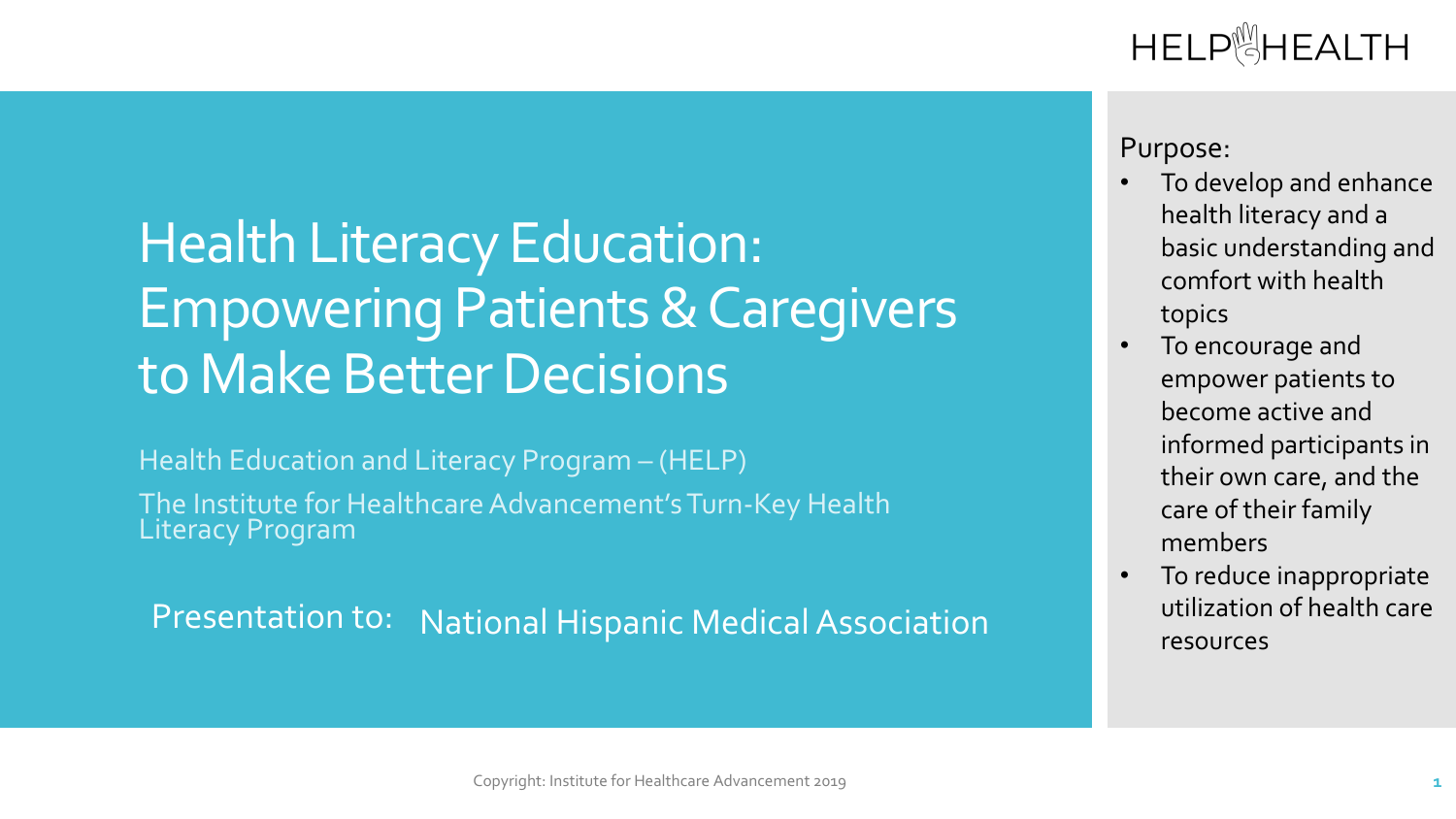## The Importance of Increasing Health Literacy

## Value Propositions for:

- $\checkmark$  Patient/Member/Consumer
- $\checkmark$  Provider/Health Plan
- $\checkmark$  Society at Large

### **Value story for the patient/member/consumer**

- Increase awareness of what they can personally do for their health
- Increase confidence in making decisions about their health and the health of their loved ones (Empowerment)
- Access easy-to-read, easy-to-use guidance in their preferred language

### **Value story for Providers and Health Plans**

- Decrease Patients/members' inappropriate utilization of health services
- Increase adherence with medical instructions and treatment regimens
- Work towards cost stabilization/reduction
- Increase patient/member satisfaction

### **Value story for society**

- Improve use of societal resources
- Increase use of the right care at the right time
- Support the Quadruple Aim in Health Care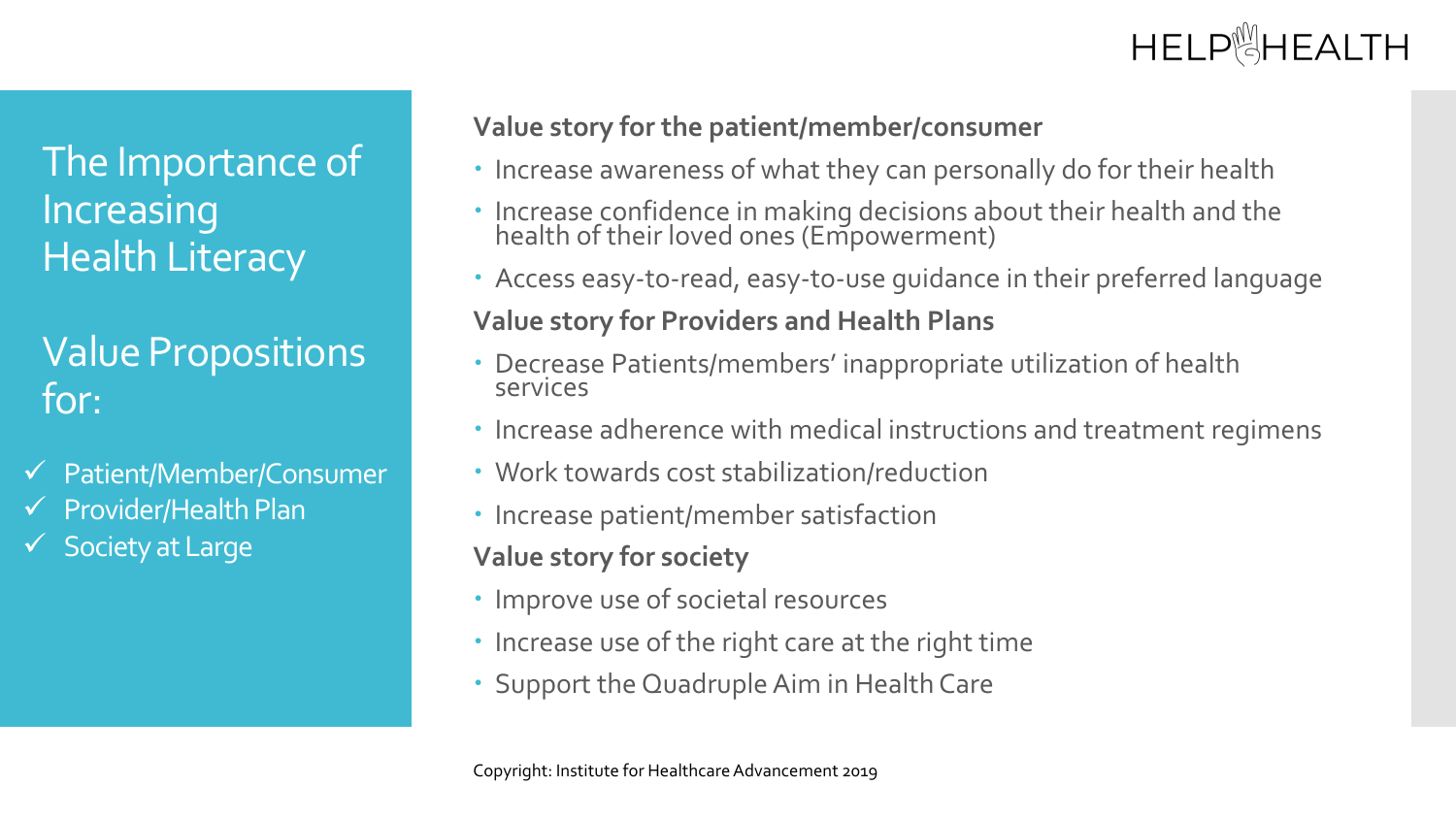## What is Health Literacy?

Health Literacy is defined in the Institute of Medicine report, *Health Literacy: A Prescription to End Confusion*, as **"the degree to which individuals have the capacity to obtain, process, and understand basic health information and services needed to make appropriate health decisions."**

Purpose of the IOM Report *Health Literacy: A Prescription to End Confusion:* It will become widely understood that:

- 90 million adults with limited health literacy cannot fully benefit from much of what the health-care system offers
- Efforts to improve quality, to reduce costs, and to reduce disparities cannot succeed without simultaneous improvements in health literacy
- Health literacy is more than reading, it includes writing, numeracy, listening, speaking, and conceptual knowledge
- Improving individual health literacy requires great effort from the public health and health-care systems, the education system, employers, and society overall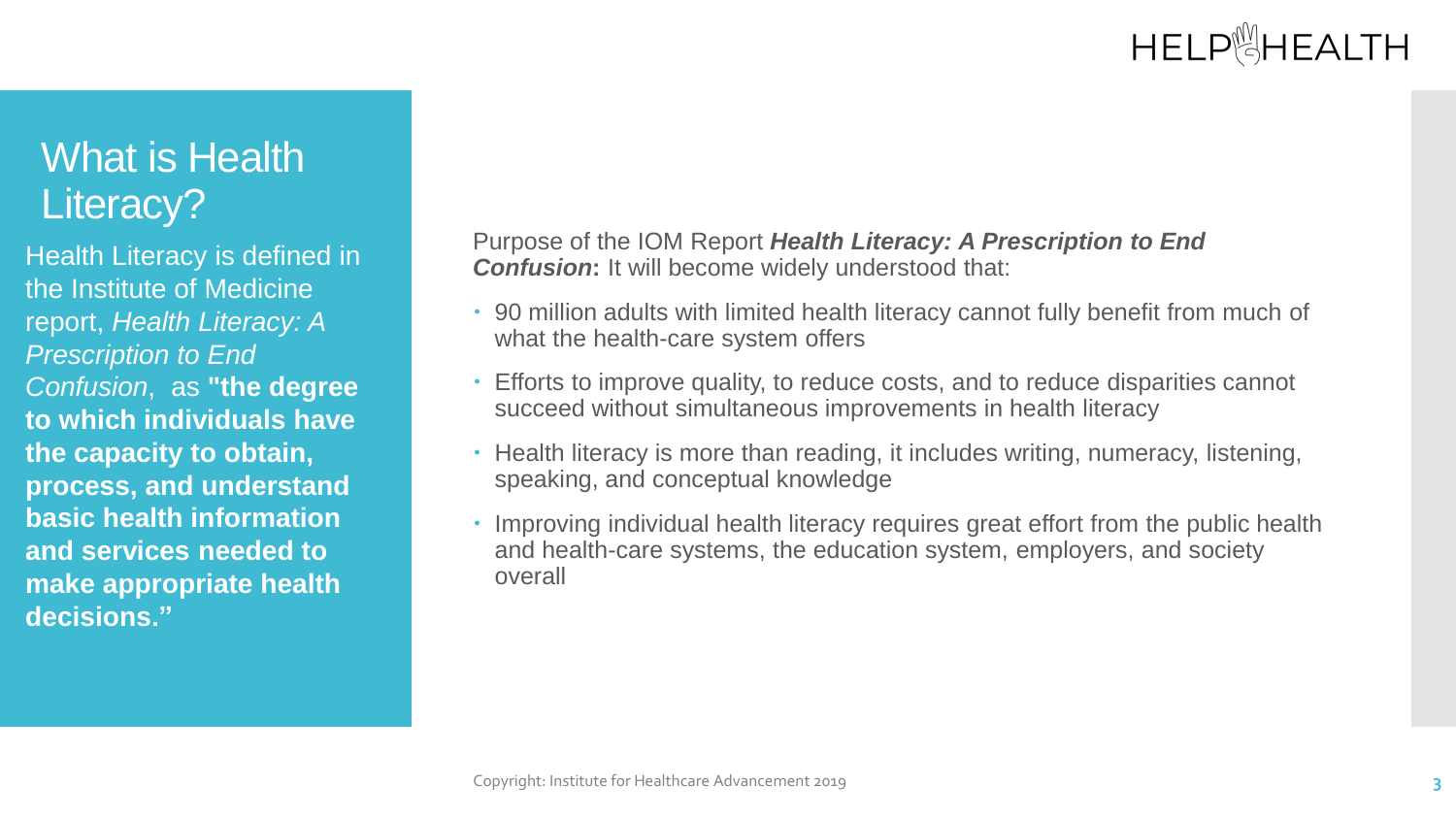## **Background**

Multiple studies have demonstrated that when a population improves its health literacy, there is

 $\Box$  A reduction in inappropriate utilization of health care resources,

 $\Box$  Leading to a stabilization of health care costs.

- The Institute for Healthcare Advancement has championed health literacy for over 20 years. IHA's "What To Do For Health" book series is recognized and utilized around the Nation.
- These books are carefully crafted to be usable by patients and readers with a 3<sup>rd</sup> to 5<sup>th</sup> grade reading level, giving the books a broad appeal to consumers and organizations wanting to improve health literacy.
- As communication and education techniques have evolved, taking advantage of digital, video, and the availability of online information and learning, IHA has expanded its offerings beyond the traditional book series and is now pioneering the multimedia **Health Literacy Education Program** known as **HELP**.
- This program is developed be complementary and to integrate into other health and wellness initiatives that an employer or health plan organization has in place.

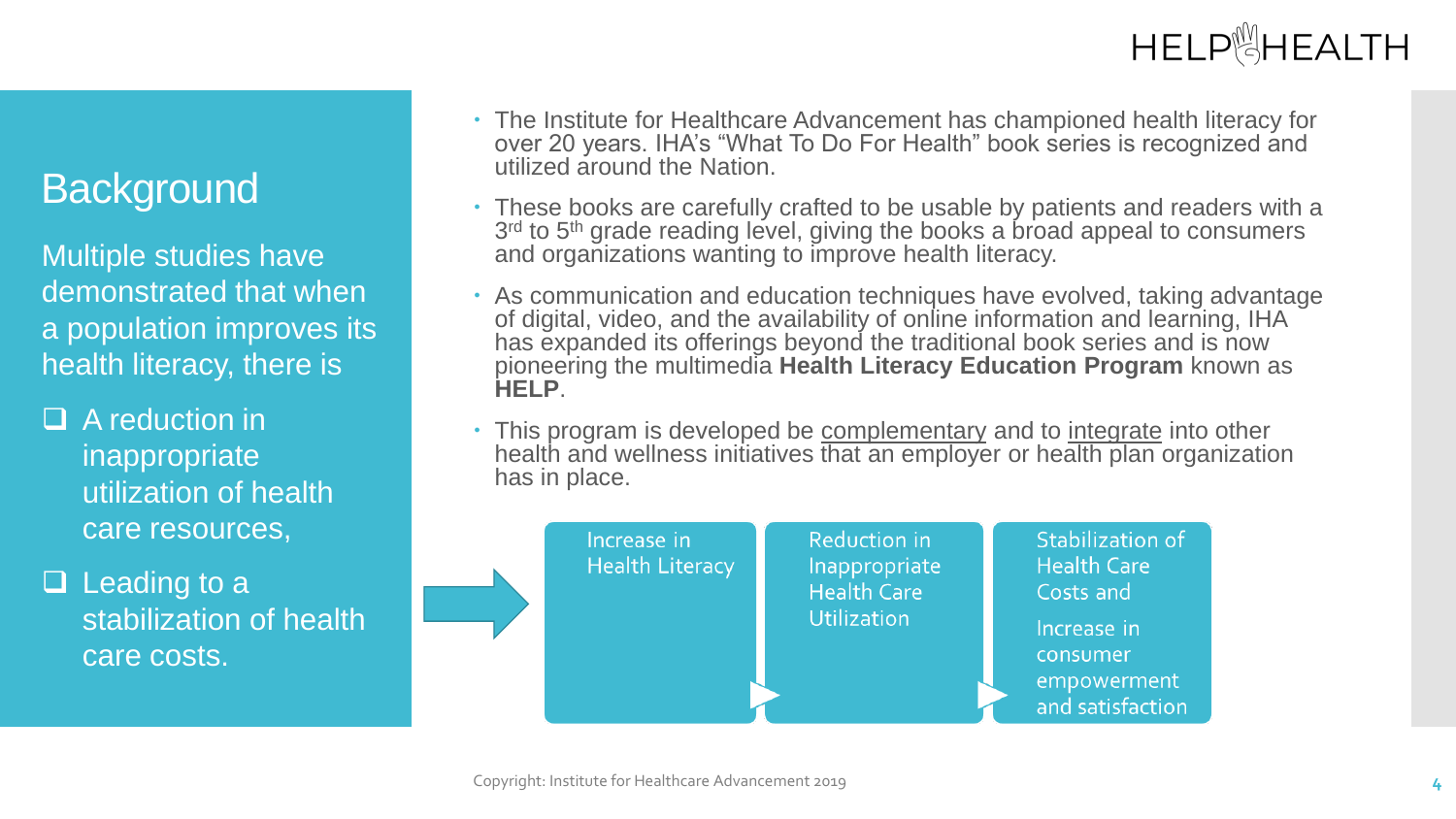#### Example:

## "What To Do When Your Child Gets Sick"

- $\Box$  Deployed in numerous places
- Demonstrated Results:
- □ Parent empowerment and increased self-confidence
- $\Box$  Behavior change, reduction in unnecessary visits
- D Direct and indirect cost savings to health systems, individuals, and society
- Wisconsin: Parent empowerment and cost savings
	- Parents learned to deal with health problems at home instead of calling or visiting a clinic, hospital, or emergency department
	- Savings of approximately \$1.50 per \$1.00 spent on the project
- Michigan: Reduced ED use, and created cost savings
	- Parents stating they would "Seek care in the ED" decreased by 14.6%
	- Review of claims showed that after 1 year of using the books, with additional support, there was a decrease in ED costs for children under 2 years of age
- Kansas: Numerous cost savings and societal benefits
	- 46% fewer unnecessary doctor visits
	- 55% fewer emergency room visits
	- 64% fewer school days missed by children due to illness or injury, and
	- 56% fewer work days missed by parents due to children's illness
- UCLA and Head Start partnership: Potential Medicaid savings
	- 48% reduction in doctor's visits, and 58% reduction in ED visits
	- Potential annual Medicaid savings of at least \$554 per family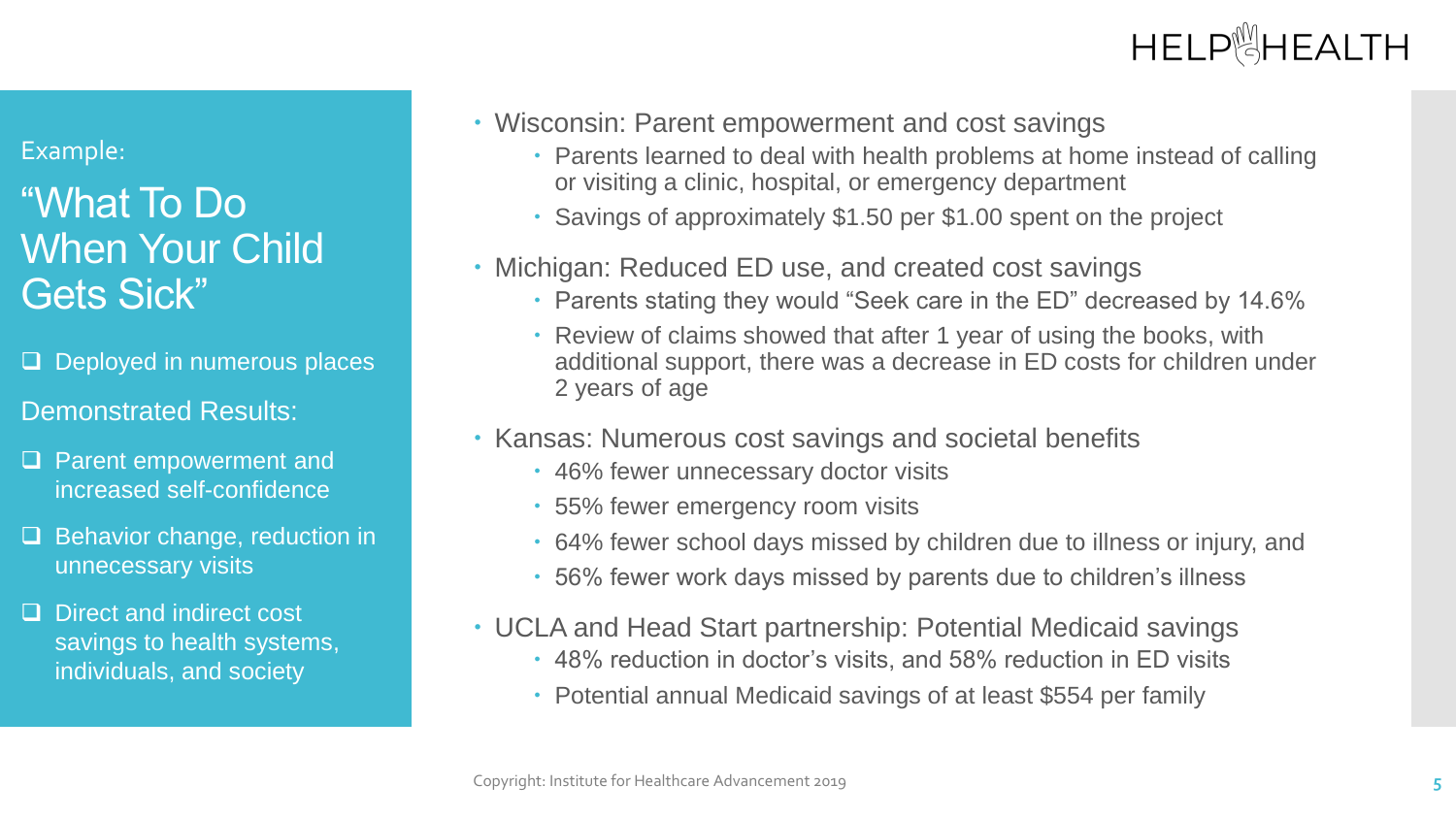# A Broad Variety of Health Topics

### **"What to do for Health" Book Series**

These are multi-chapter books, to be kept on hand for reference

What to do…

- **When your child gets sick**
- When you're having a baby
- Teen health
- Senior health
- Healthy teeth
- When your child has asthma
- Learning how your child can have a healthy weight

#### **Specific-topic Mini-book publications and Materials**

These are shorter publications and materials to highlight how people can understand and manage specific conditions

- I Can Manage Type 2 Diabetes
- New Program: Healthy Back
- How to Avoid Falls
- How to Understand Insurance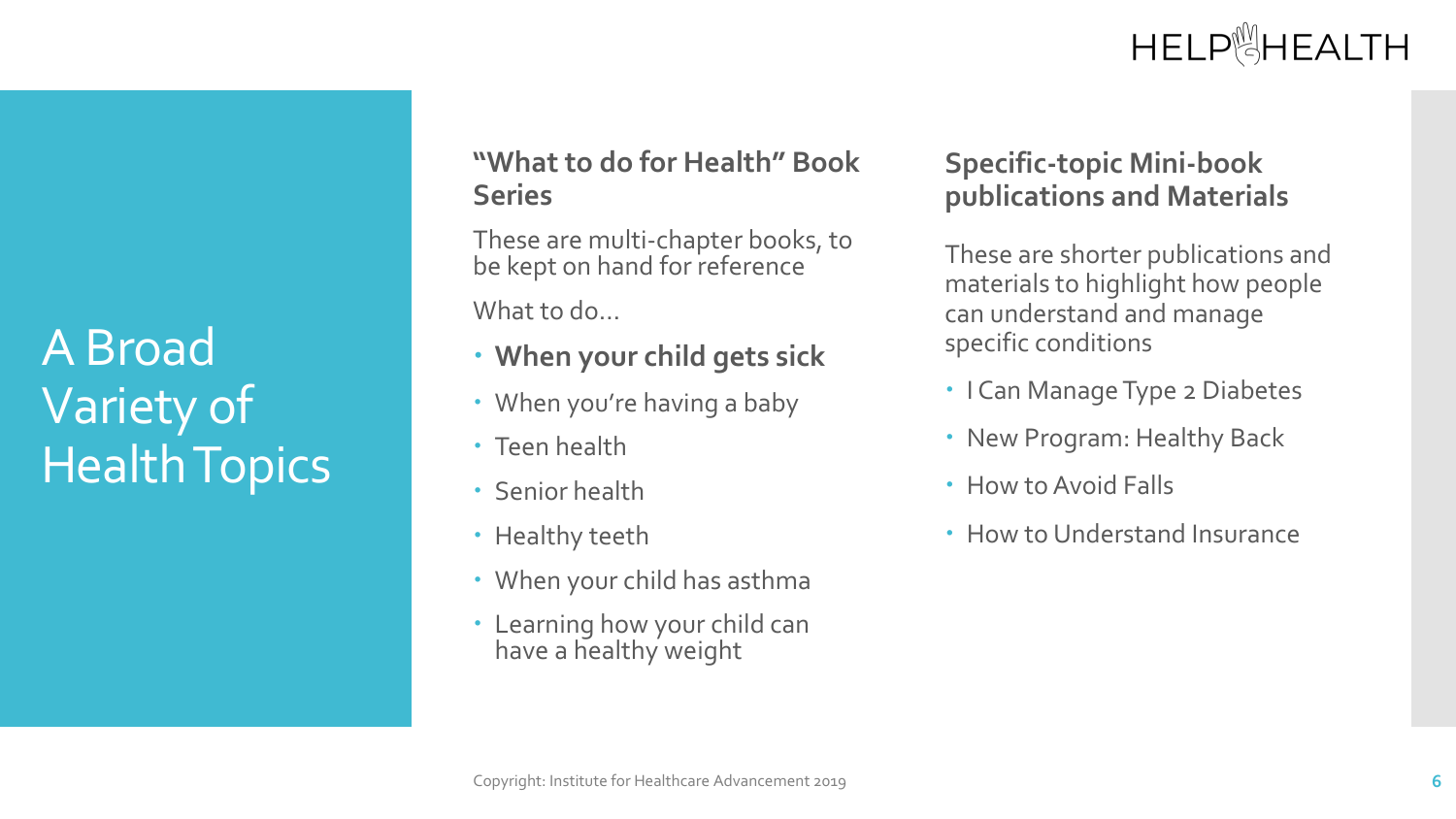## Elements of the HELP Program

**Comprehensive Program** that includes:

- **D** Program Manager for Implementation and Support
- □ Videos: For Awareness, Engagement and Specific Topic Literacy
- **L** Books, Podcasts and other **Literacy Education Tools**
- □ Consumer-focused Website, device-responsive
- □ Outreach and Engagement Materials, tailored to Partner organization's needs



Organizations that partner with IHA in the HELP program receive the following:

- Dedicated Program Manager support to guide implementation of the program, as well as ongoing monitoring of program usage and periodic review of metrics to fine-tune and continue to tailor the program to the partner's needs.
	- Implementation will include a needs-assessment of the organization's population, including use/application of a survey tool to determine the health literacy materials needed by this population.
	- The needs assessment will also incorporate what the organization has learned about its target population's health education needs. (E.g., based on claims history or other sources available to the organization.)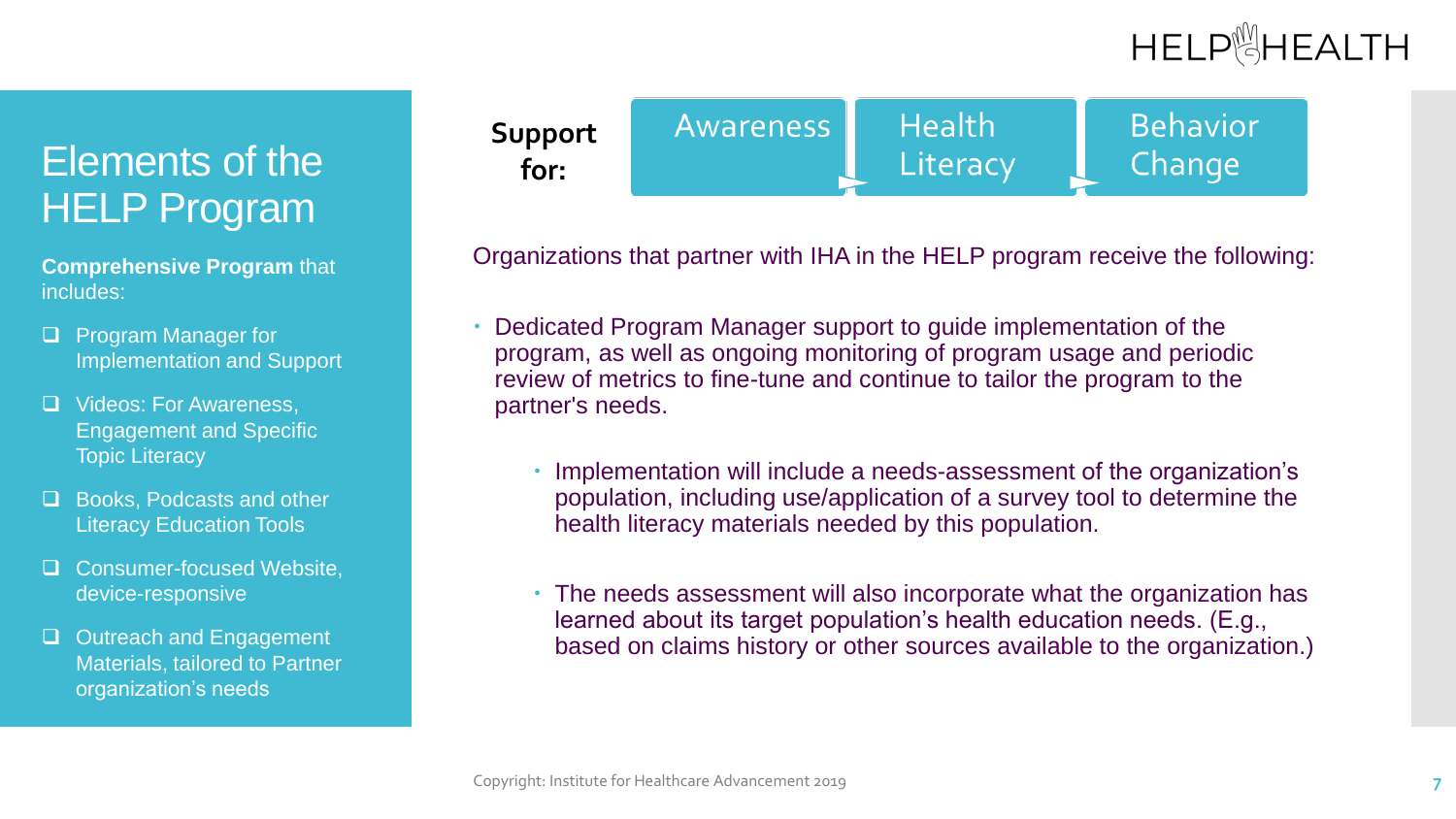Easy-to-understand videos with simple, clear messages to better engage patients in their health, and connect them to the books and other materials

Viewable on a smartphone, tablet, or computer

# Videos **Overview Videos**

1. Summary/Engagement videos to give users an overview of each program and the value to them of using it





## **Key Topic Videos**

2. Health literacy support videos to help users learn about key topics and direct them to the guides/books for further information about the topics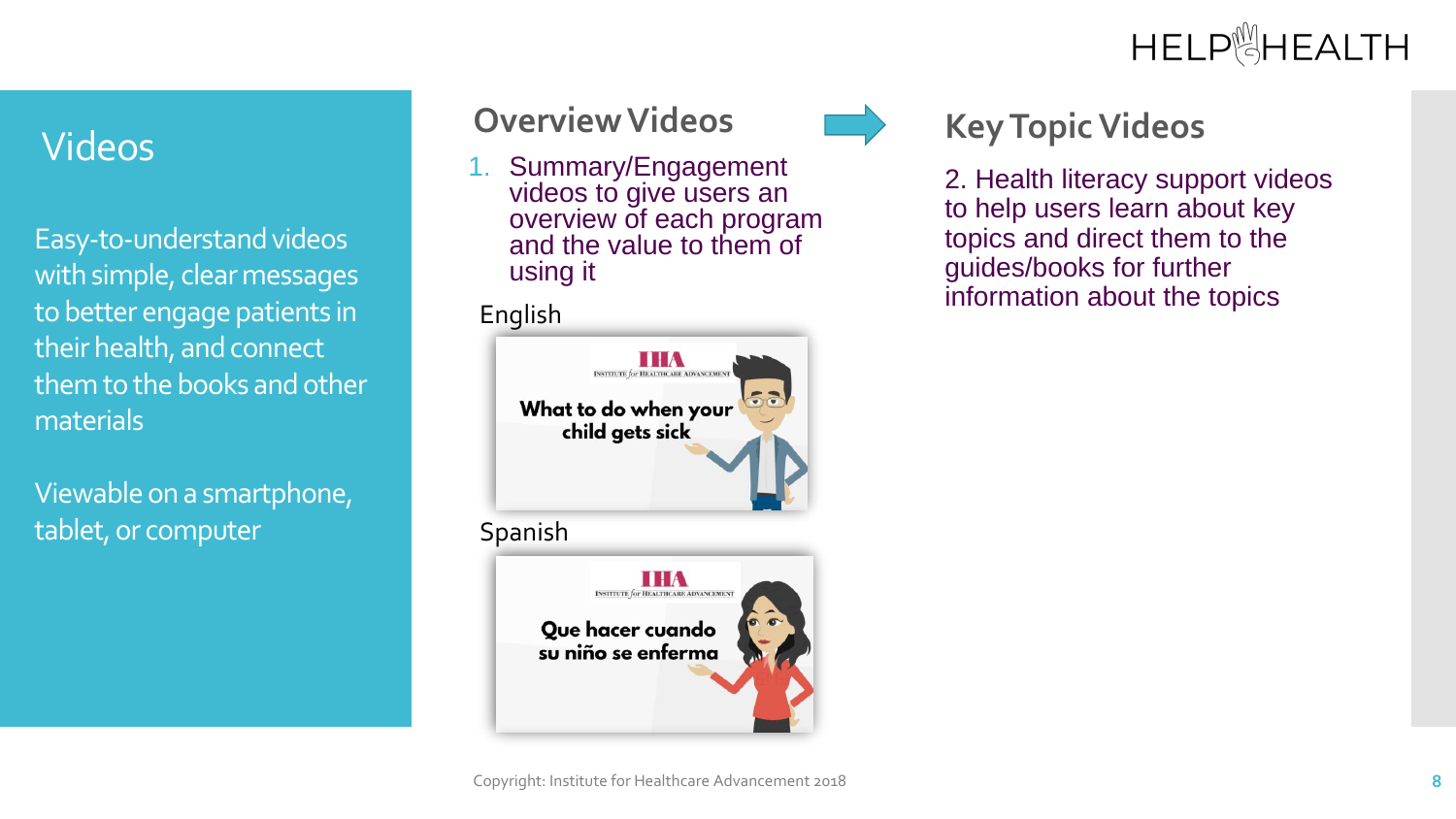Health Education and Literacy **Materials** 

Examples:

- Guides/books on each topic, with mini-publications on special chapters of importance, or highly prevalent issues, such as diabetes
- Podcasts (audio) about selected topics, to reinforce the learnings and further support topic-specific health literacy. For example, these short, easy-to-use podcasts briefly describe how to prevent back pain:
- A website or microsite containing all the videos, podcasts and selected printed materials designed to develop and enhance health literacy and a basic understanding and comfort with the topic, to encourage patients to become active and informed participants in their own care, and the care of their family members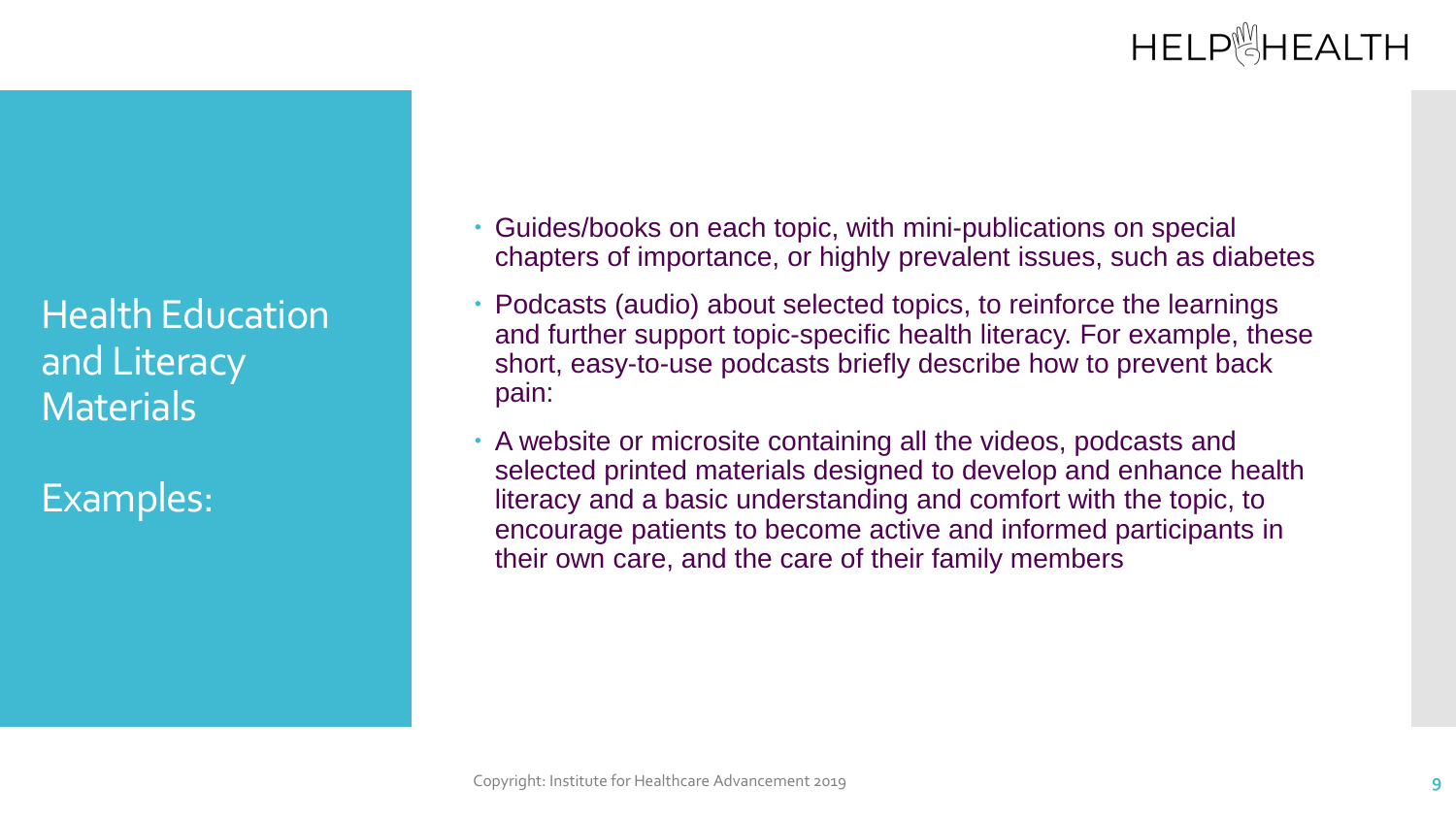#### <https://ihabetterhealth.org/english/>



We can customize the Website (in both English and Spanish) with Partner Organization's Logo and other information

Copyright: Institute for Healthcare Advancement 2019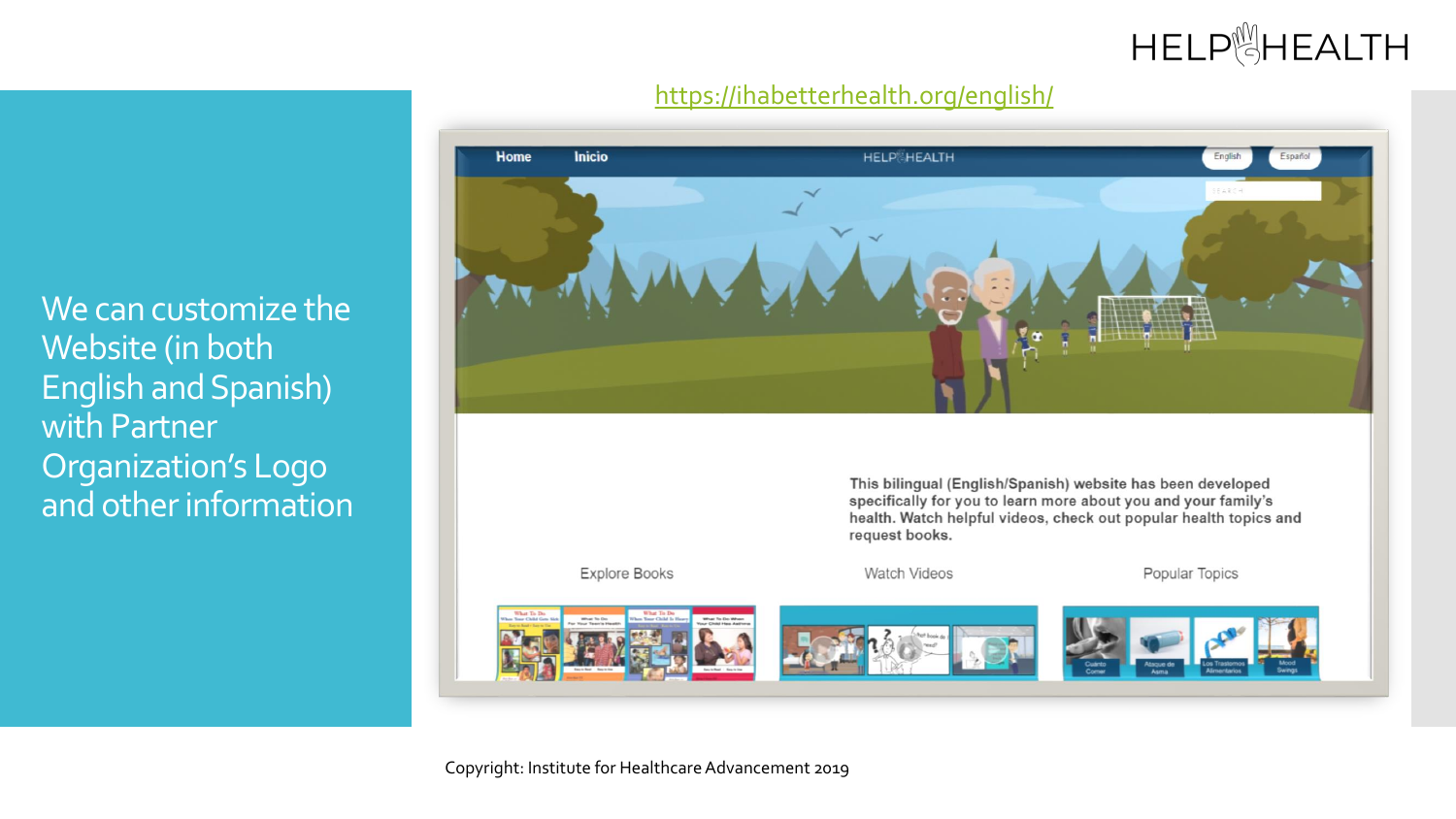### HELP**SHEALTH** Videos are optimized for mobile devices

## Device-responsive **Website**

Offers videos, slide shows and other materials

### https://ihabetterhealth.org

### Home Page



This bilingual (English/Spanish) website has been developed specifically for you to learn more about you and your family's health. Watch helpful videos, check out popular health topics and request books.

**Explore Books Watch Videos** Popular Topics **What Book Do I** hat book do I need?

## Example: Type 2 Diabetes



#### Example: Managing Back Pain

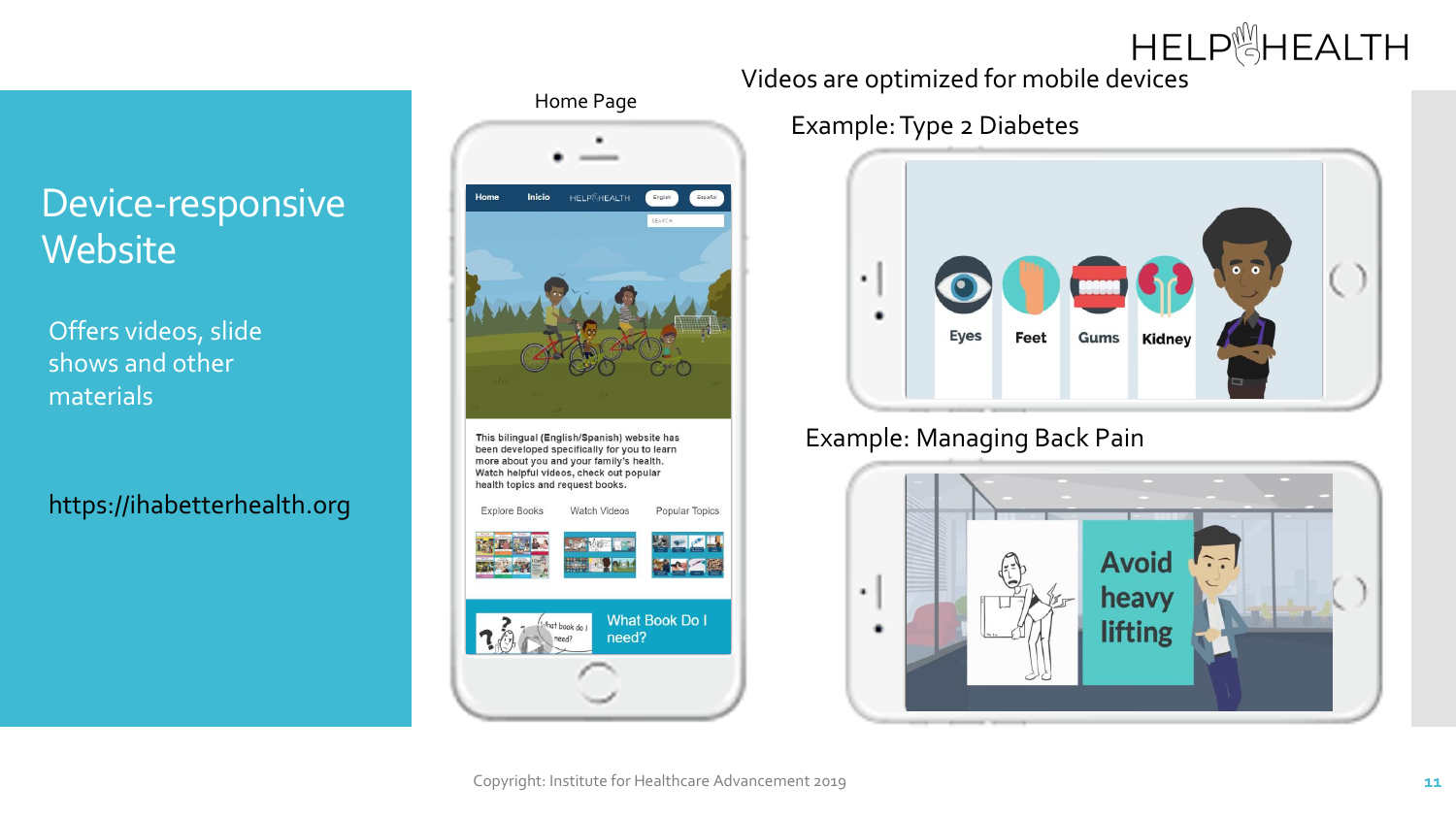**Case Example:** An Innovative Program in Mexico to Improve Health Literacy at ISSEMyM

- ISSEMyM is the Institute for Social Security for the State of Mexico and its Municipalities, covering a population of some 3 million people
- Each year there are 7,500 to 8,000 births at their Maternal and Child Hospital
- We adapted our book **"What to do When Your Child is Sick"** to adhere to Mexican regulations, NOM's (Norma Oficial Mexicana), cultural values and institutional policies.
- We are serving approximately 60,000 ISSEMyM members and dependents (average family size of 4) with 15,000 "Sick Child" books developed and delivered in 2018.
- ISSEMyM expects an improvement in staff training on health literacy, as well as in parent/member/patient awareness and engagement, empowering parents to better understand their children's symptoms and when there is a need for treatment at home vs. non-urgent clinic visit vs emergency care
- Data is being gathered in 2019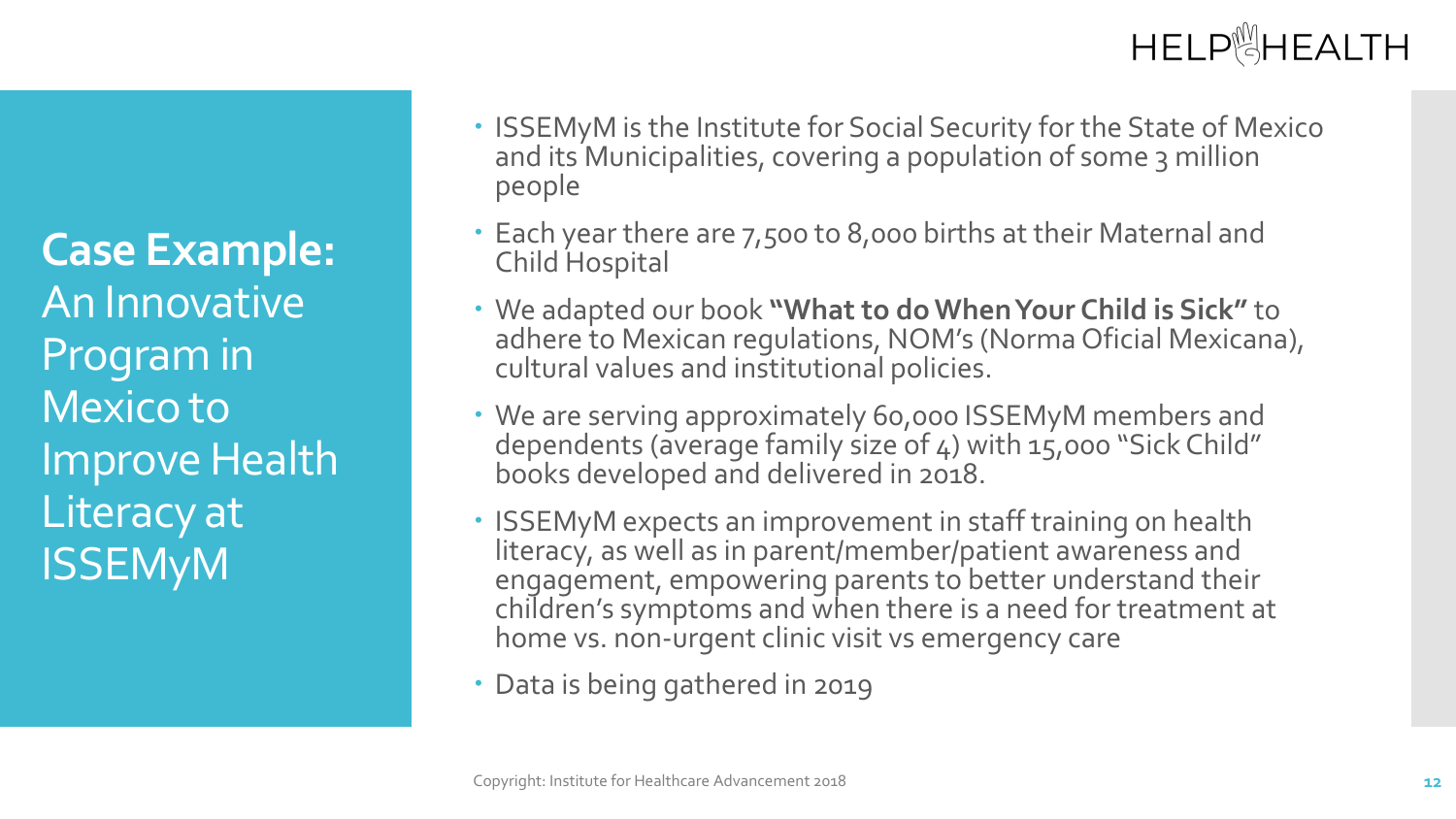## HELP<sup><sup>19</sup>HEALTH</sup>

## **Case Example:**  Sick Child Book, Branded for Mexico

#### **Diarrea**

· Los bebés alimentados con leche materna tienen diarrea con menos frecuencia. La leche materna no tiene los gérmenes que pueden provocar diarrea. tiene los germenes que para los bebés a combatir las infecciones.

· Los bebés de más de 2 meses pueden evacuar entre 1 v 2 veces al día.

 $120$ 

#### Alergias a alimentos

#### ¿Qué son?

Alimentos que come el niño y que lo enferman cada vez que los come.

#### ¡El niño tiene alguno de estos síntomas?

- · Diarrea o vómitos después de comer el alimento · Su pancita se inflama y produce muchos gases · Los labios, la lengua o la boca del niño se
- hinchan o se inflaman. · Le sale sarpullido rojo en todo el cuerpo.
- · Tiene problemas para respirar al estar cerca del alimento o después de comerlo.
- · Dolor de garganta o le escurre la nariz al estar cerca del alimento o después de comerlo.

#### ¿Qué puedo hacer en casa?

- · Si sabe cuáles son los alimentos que no le hacen bien al niño, no se los dé.
- · Lea las etiquetas para verificar qué contiene la comida del niño. Si los alimentos contienen algo que no le hace bien, no se los dé. · Si desconoce qué es lo que no le hace bien al niño,
- haga una lista de todos los alimentos que come y observe cuáles no le caen bien o le producen alguno de los síntomas de arriba.

 $121$ 

**issemym EDO ALEX Bernard** 

EDOMEX

Qué hacer

#### Mi hijo está enfermo, ¿Qué debo hacer?

Hay mucho que puede hacer para su hijo en casa. Finalmente, un libro que es fácil de leer y fácil de usar, escrito por dos enfermeras conocedoras de la salud de los niños. Este libro encontrará:

- · Qué observar cuando su hijo se enferma
- · Cuándo llamar al doctor
- · Cómo tomarle la temperatura
- · Qué hacer cuando a su hijo le da gripe
- · Cómo curar cortadas y raspaduras
- · Qué comida prepararle a su hijo cuando se enferma
- · Cómo atender infecciones
- · Cómo prevenir accidentes en casa
- · Qué hacer en casos de emergencia





## Qué hacer cuando su niño se enferma

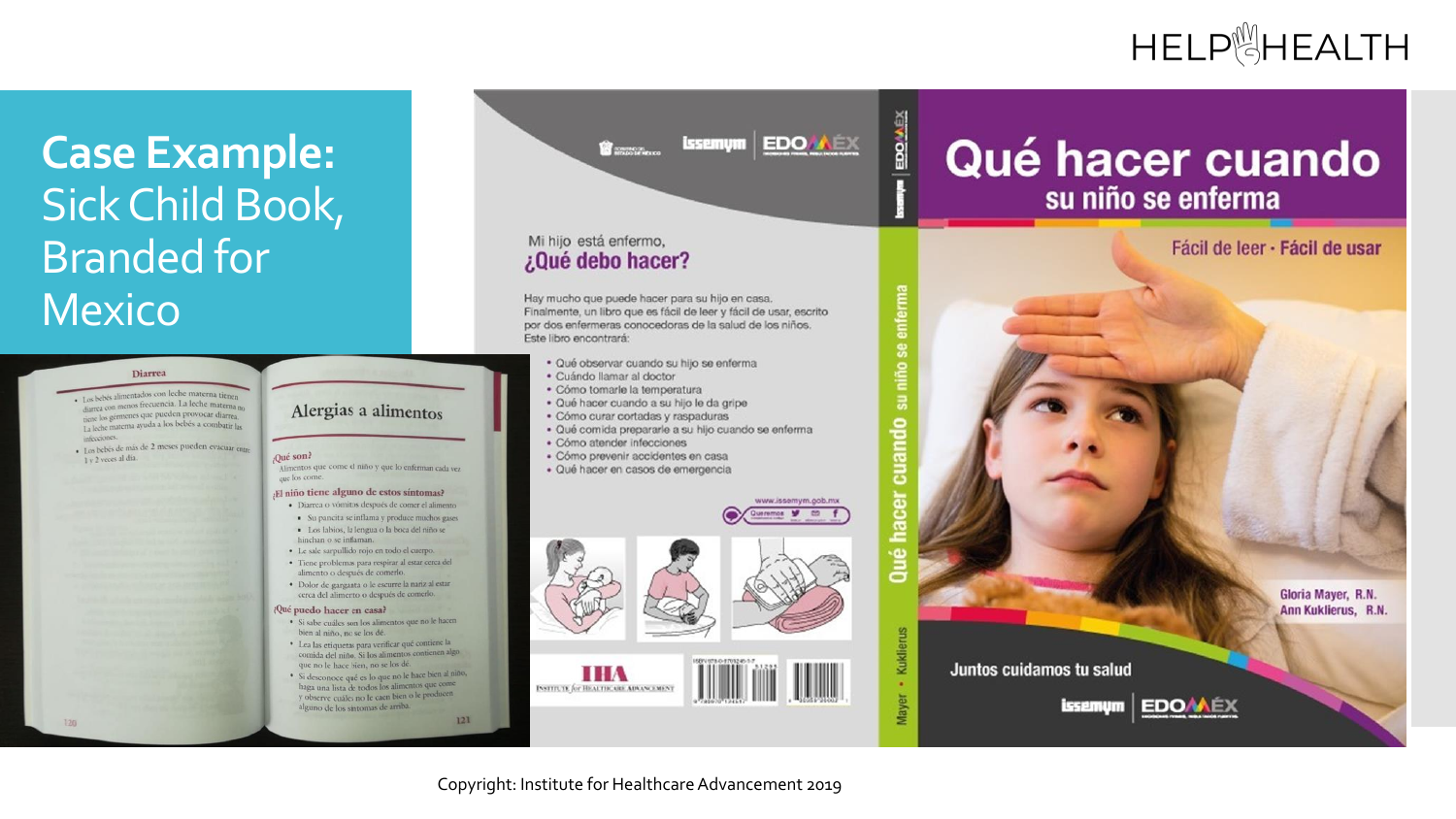Outreach and Engagement Materials –

Pre-written for the partner organization  Pre-written materials for Providers and Health Plans to effectively reach out to their employees, and members or patients to make them aware of the availability of the program, and encourage them to access it.

• If appropriate, IHA will recommend incentives that the organization should provide to encourage active utilization of the program.

 The pre-written materials may include program announcements, reminders to utilize the various elements of the program, success stories/testimonials, newsletter articles, etc.